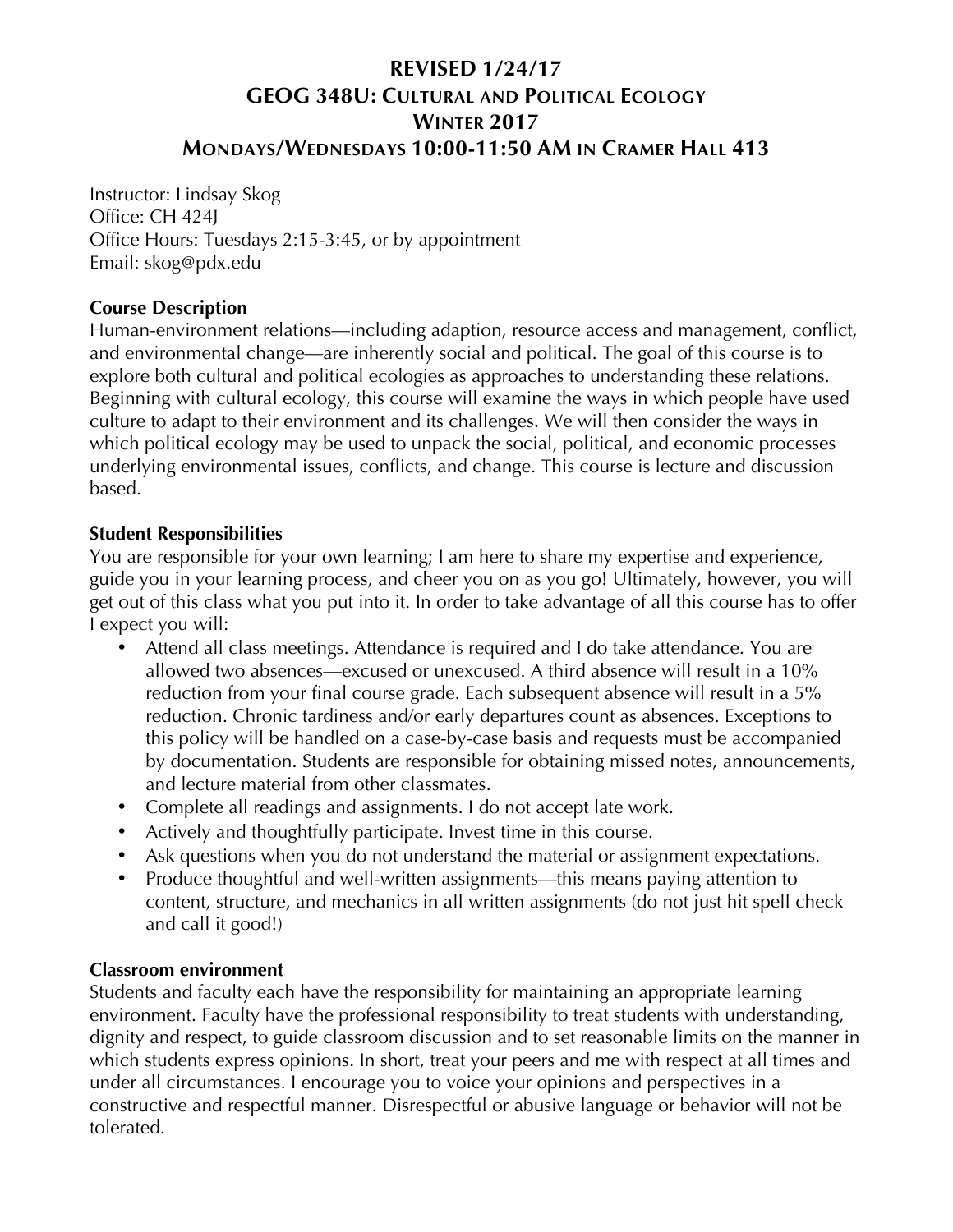#### **Toolkit for a Sustainable Classroom**

In keeping with PSU's commitment to sustainability, below are several ways in which we as a class can encourage the wise use and conservation of resources:

- $\triangleright$  The majority of resources for this course are available online.
- $\triangleright$  You are welcome to use a digital device to take notes; however, if your screen use is distracting to other students and/or not germane to our class, I will ask you to put the device away.
- $\triangleright$  Use the nearest Hydration Station and your own reusable bottle for water.
- $\triangleright$  All in the Hall: Take any trash, recyclable, or compostable materials out of the classroom and dispose of them properly.

#### **Grading**

*Reading Responses (50%):* You will prepare five reading responses (3-4 pages each) throughout the term. I will provide guidelines for each response one week prior to their due dates. Reading responses are intended to help you understand the material you are reading and work through the questions and issues at hand.

*Book Project (25%: 15% for individual book analysis, 10% group presentation):* At the end of the second week of class, you will be assigned a political ecology monograph. Ideally, you will be among 5-6 other students selecting the same book. You will individually prepare an 8-10 page book analysis. As a group you will prepare a presentation about the book. More details will be given in class and on D2L about this assignment.

*Final Exam (25%)***:** The exam details will be covered in class. There will be absolutely no makeups of the final exam without a legitimate doctor's note (and notification prior to the exam) or arrangements made with Dr. Skog well in advance of the exam date.

Your final course grade will be determined based on the following rubric: A: 93-100; A-: 90-92; B+: 87-89; B: 83-86; B-: 80-82; C+: 77-79; C: 73-76; C-: 70-72; D+: 67- 69; D: 63-66; D-: 60-62; F: 59 or less.

## **Required Text**

There is no required textbook for this course. Readings are available on D2L and through the PSU library.

## **Other General Course Policies**

*Requests for Academic Accommodation:* Students who have a learning disability that may affect their performance should contact the Disability Resource Center, 116 Smith Memorial Student Union, Phone: 503-725-4150, Email: drc@pdx.edu Fax: 503-725-4103, TTY or Relay: 503-725-6504. If you have a documented disability and are registered with the Disability Resource Center meet with the instructor as soon as possible so that accommodations can be made.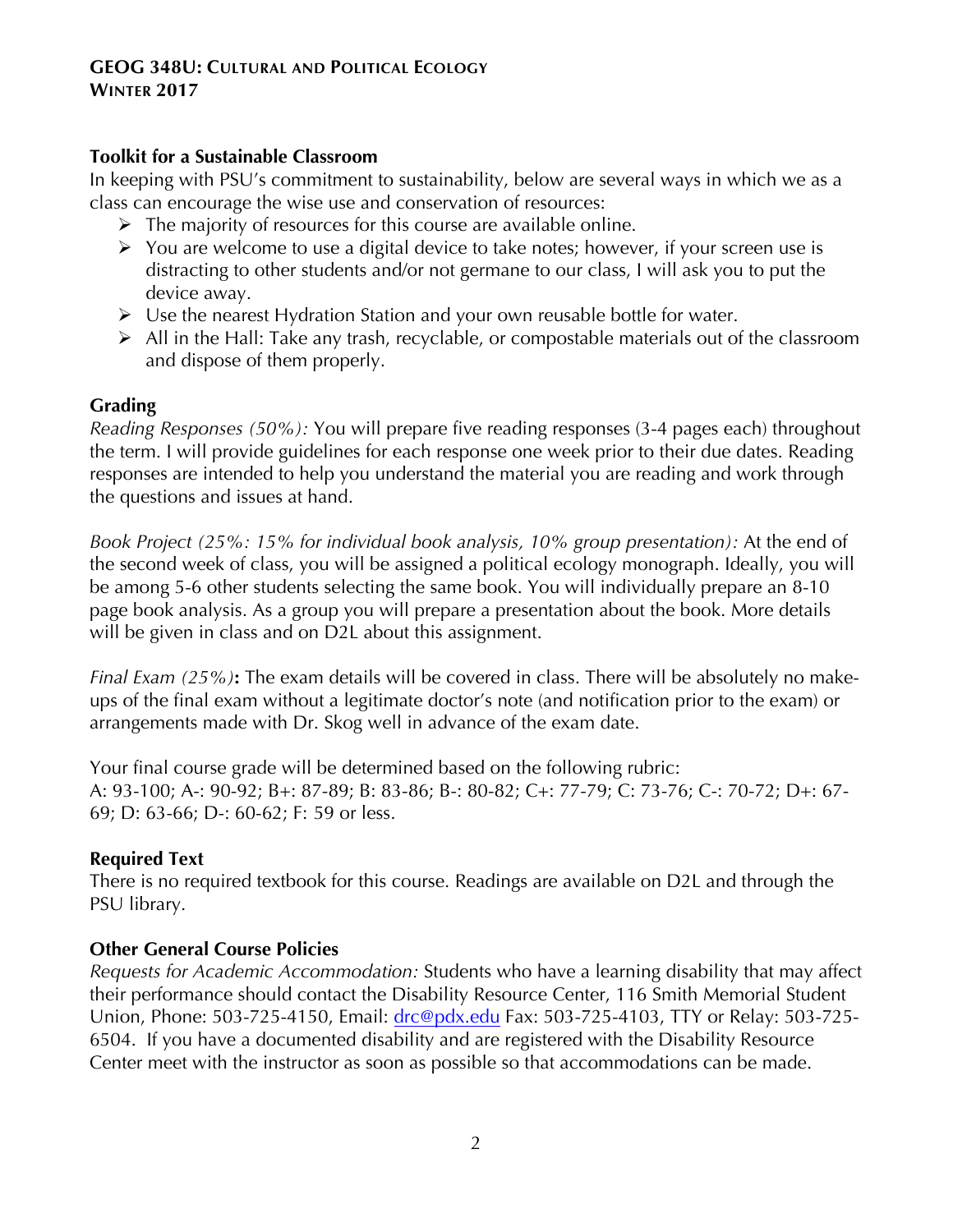*Policy on Academic Honesty:* Any type of academically and ethically dishonest work (plagiarism, copying someone else's work, etc.) may result in an automatic "F" for the assignment and, when appropriate, a report filed with the Office of Student Affairs. The PSU Bulletin includes the following statement on Academic Honesty: "The Student Conduct Code, which applies to all students, prohibits all forms of academic cheating, fraud, and dishonesty. These acts include, but are not limited to, plagiarism, buying and selling of course assignments and research papers, performing academic assignments including tests and examinations for other persons, unauthorized disclosure and receipt academic information, and other practices commonly understood to be academically dishonest."

*Policy on Classroom Guests:* On occasion students may wish to bring guests to class. In many cases such arrangements can be made; however, students must contact Dr. Skog in advance of the class for permission. Unfortunately, minor children are not allowed in our classroom. Little Vikings flexible daycare program and the Resource Center for Students with Children are excellent resources for locating childcare.

*Policy on Discrimination and Harassment:* Portland State is committed to providing an environment free of all forms of prohibited discrimination and sexual harassment (sexual assault, domestic and dating violence, and gender or sex-based harassment and stalking). If you have experienced any form of gender or sex-based discrimination or harassment, know that help and support are available. PSU has staff members trained to support survivors in navigating campus life, accessing health and counseling services, providing academic and on-campus housing accommodations, helping with legal protective orders, and more. Information about PSU's support services on campus, including confidential services and reporting options, can be found on PSU's Sexual Misconduct Prevention and Response website at: http://www.pdx.edu/sexual-assault/get-help or you may call a confidential IPV Advocate at 503-725-5672.

Please be aware that all PSU faculty members and instructors *are required to report* information of an incident that may constitute prohibited discrimination, including sexual harassment and sexual violence. This means that if you tell me about a situation of sexual harassment or sexual violence that may have violated university policy or student code of conduct, I have to share the information with my supervisor or the University's Title IX Coordinator or the Office of Affirmative Action. For more information about Title IX please complete the required student module Creating a Safe Campus in your D2L.

## **Course Schedule**

Note: This schedule is subject to change. Any changes, including changes to the assigned readings, will be announced in class and posted to on D2L.

| Date                                          | <b>Topic</b>                       | <b>Readings and Assignments Due</b>    |
|-----------------------------------------------|------------------------------------|----------------------------------------|
| I. Overview of Cultural and Political Ecology |                                    |                                        |
| Jan 9                                         | Course Introduction                |                                        |
| Jan $11$                                      | Cultural and Political Ecology: An | Robbins 9-24 (available online through |
|                                               | overview                           | the PSU library)***                    |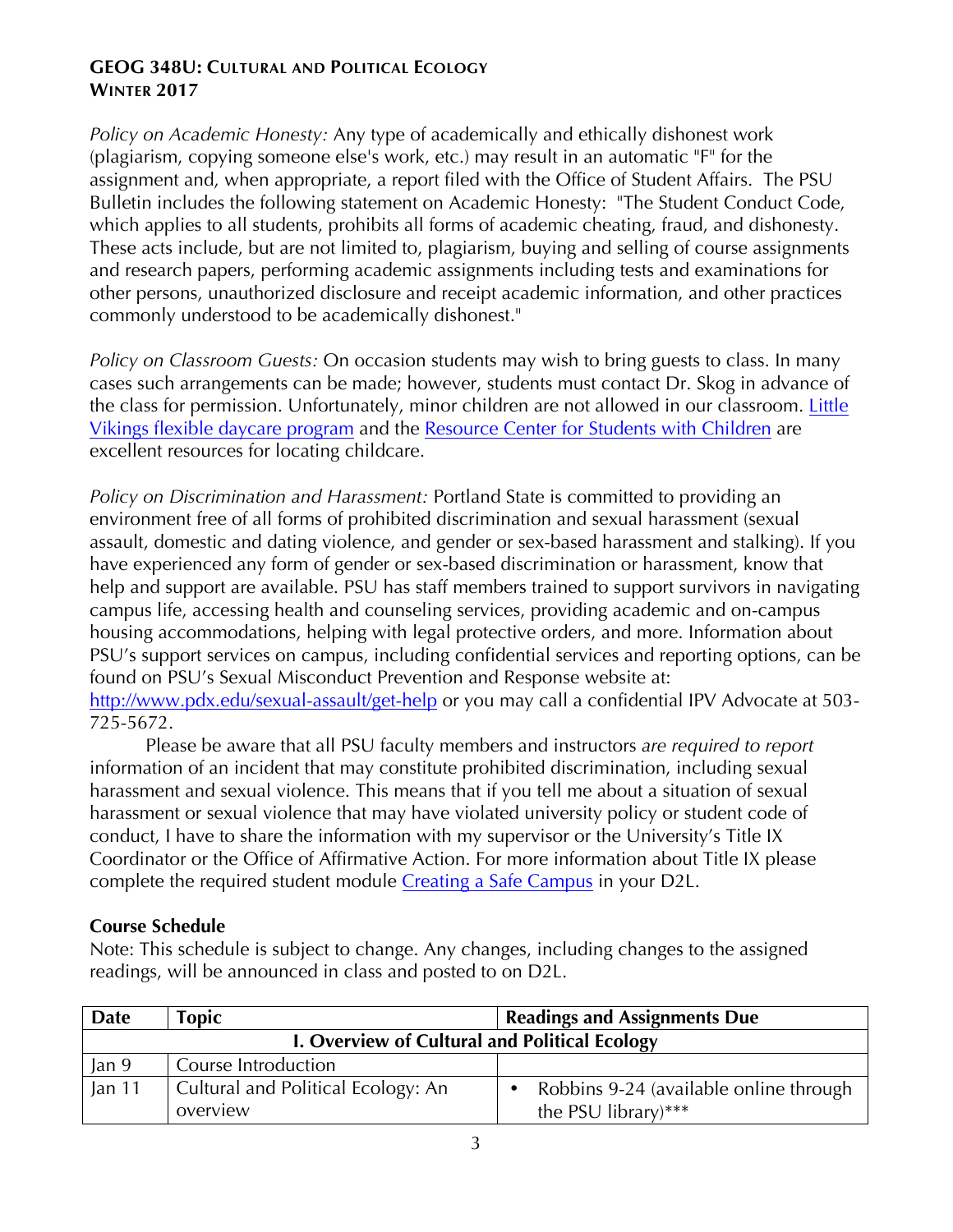|                                         |                                        | Fairhead and Leach 1995<br>$\bullet$          |  |
|-----------------------------------------|----------------------------------------|-----------------------------------------------|--|
| Jan 16                                  |                                        | Martin Luther King Jr Day-University Closed   |  |
| <b>II. Roots and Branches</b>           |                                        |                                               |  |
| Jan 18                                  | Environmental Determinism and          | Robbins 25-48<br>$\bullet$                    |  |
|                                         | Cultural Ecology                       | Rappaport 1967                                |  |
|                                         |                                        | Case study as assigned on D2L                 |  |
| Jan 23                                  | Environmental Determinism and          | <b>DUE: Reading Response 1</b>                |  |
|                                         | Cultural Ecology                       |                                               |  |
| Jan 25                                  | Population, Hazards, and Adaptation    | O'Keefe et al 1976<br>$\bullet$               |  |
|                                         |                                        | Nietschmann 1972<br>$\bullet$                 |  |
| Jan $30$                                | The Critical Tools I:                  | Robbins 49-81<br>$\bullet$                    |  |
|                                         | <b>Critical Cultural Ecology</b>       | <b>Watts 1983</b><br>٠                        |  |
| Feb 1                                   | The Critical Tools II:                 | <b>DUE: Reading Response 2</b>                |  |
|                                         | A community of practice takes shape    | <b>Robbins 82-100</b><br>$\bullet$            |  |
|                                         |                                        | Hecht 1985                                    |  |
| Feb 6                                   | Social Construction and Classification | <b>Robbins 122-142</b><br>$\bullet$           |  |
|                                         |                                        | Cronon 1995<br>٠                              |  |
| <b>III. Themes in Political Ecology</b> |                                        |                                               |  |
| Feb 8                                   | Degradation and Marginalization        | Case study: Ariza-Montobbio 2010<br>$\bullet$ |  |
| Feb 13                                  | <b>Conservation and Control</b>        | Case Study: Hennessy 2015                     |  |
| Feb 15                                  | <b>Environmental Conflict</b>          | <b>DUE: Reading Response 3</b>                |  |
|                                         |                                        | <b>Kosek 2004</b>                             |  |
|                                         |                                        | Case Study: Turner 2004                       |  |
| $\overline{Fe}b20$                      | Environmental Subjects and Identities  | Case Study: Hickcox forthcoming<br>$\bullet$  |  |
| Feb 22                                  | Gender and environment                 | Case Study: Sultana 2011<br>$\bullet$         |  |
|                                         | Feminist Political Ecology             | Mollett and Faria 2013<br>$\bullet$           |  |
| Feb 27                                  | Climate change and political ecology:  | <b>DUE: Reading Response 4</b>                |  |
|                                         | Carbon as a political object           | Bumpus and Liverman 2011                      |  |
|                                         |                                        | Beyner-Farris and Basset 2012, Burgess        |  |
|                                         |                                        | 2013, Beymer-Farris and Bassett 2013          |  |
| March 1                                 | Climate change and political ecology:  | <b>Ribot 2014</b>                             |  |
|                                         | Risk, Resilience, and Adaptation       | Turner 2013                                   |  |
| <b>IV. Doing Political Ecology</b>      |                                        |                                               |  |
| March 6                                 | Social movements and Environmental     | Rangan 2004<br>$\bullet$                      |  |
|                                         | Justice                                | Di Chiro 2010<br>$\bullet$                    |  |
| March 8                                 | Methods and Policy                     | <b>DUE: Reading Response 5</b><br>$\bullet$   |  |
|                                         |                                        | Zimmerer 2015<br>٠                            |  |
|                                         |                                        | <b>Braun 2015</b><br>٠                        |  |
| March                                   | <b>Book Presentations</b>              | <b>DUE: Book Projects</b><br>$\bullet$        |  |
| 13                                      |                                        |                                               |  |
| March                                   | <b>Book Presentations</b>              |                                               |  |
| 15                                      |                                        |                                               |  |